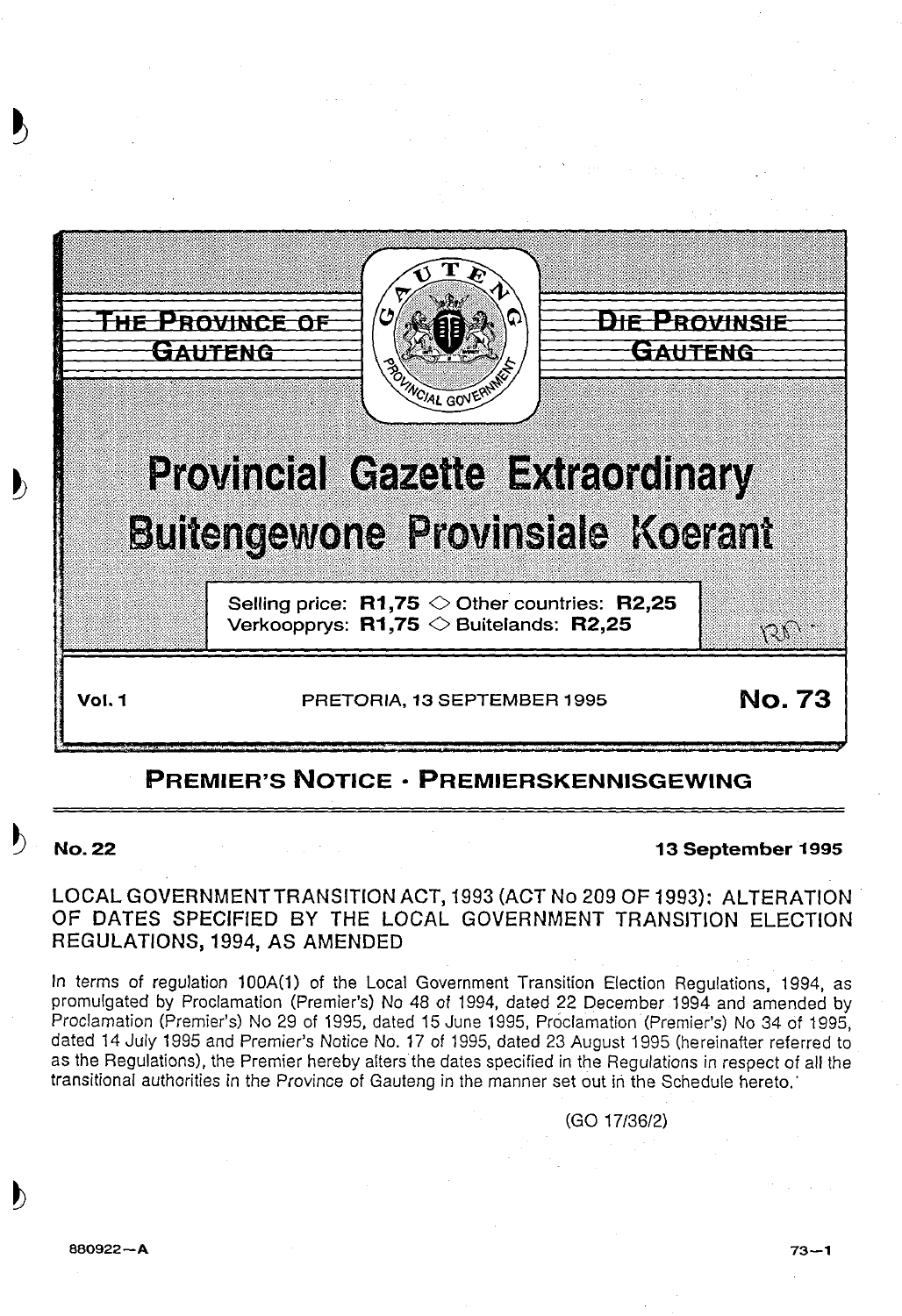#### **SCHEDULE**

#### GENERAL EXPLANATORY NOTE

Unless stated otherwise:

[ J Dates in square brackets indicate omissions from existing enactments. Dates underlined with solid line indicate insertions in existing enactments

The dates indicated in Column A below, being the dates specified in the regulation indicated in Column B for the performance of the activity indicated in Column C, are hereby altered by substituting them with the dates indicated in Column D:

| Column A - (Existing<br>Date) | Column B -<br>(Regulation Number)                   | Column C -<br>(Activity)                                                                                                                                                        | Column D -<br>(Altered Date)              |
|-------------------------------|-----------------------------------------------------|---------------------------------------------------------------------------------------------------------------------------------------------------------------------------------|-------------------------------------------|
| [11 September 1995]           | $23(1)(c)$ , $23(1)(d)$ ,<br>$24(1)(a)$ and $29(1)$ | Parties and candidates deliver nominations<br>for ward candidates/applications for<br>registration of parties to the returning officer.                                         | 15 September 1995<br>not later than 12:00 |
| [12 September 1995]           | 24(2) and 29(3)                                     | Returning Officer posts lists of party<br>registration applications and ward<br>candidates and nominations received<br>outside place designated for<br>registration/nominations | 18 September 1995                         |
| [12 September 1995]           | 25 and 29(5)                                        | Returning Officer advises parties and<br>candidates of defects in applications or<br>nominations                                                                                | 18 September 1995                         |

 $\mathbb{W}$  $WZX$ 

T M G SEXWALE PREMIER OF THE PROVINCE OF GAUTENG

### **No. 22.**

#### **13 September** 1995

**4** 

OORGANGSWET OP PLAASLIKE REGERING, 1993 (WET NO 209 VAN 1993): WYSIGING VAN DATUMS VOORGESKRYF DEUR DIE VERKIESINGSREGULASJES VIR PLAASLIKE OORGANGSREGERING, 1994, SOOS GEWYSIG

lngevolge regulasie 1 OOA(1) van die Verkiesingsregulasies vir Plaaslike Oorgangsregering, 1994, soos afgekondig by Proklamasie (Premiers-) No 48 van 1994, gedateer 22 Desember 1994 en gewysig deur Proklamasie (Premiers-) No 29 van 1995, gedateer 15 Junie 1995 en Proklamasie (Premiers-) No 34 van 1995, gedateer 14 Julie 1995 en Premierskennisgewing No. 17 van 1995, gedateer 23 Augustus 1995 (hiernamaals die Regulasies genoem), wysig die Premier hiermee die datums voorgeskryf in die Regulasies ten opsigte van al die oorgangsrade in die Provinsie Gauteng soos in die Bylae hiervan uiteengesit. <sup>~</sup>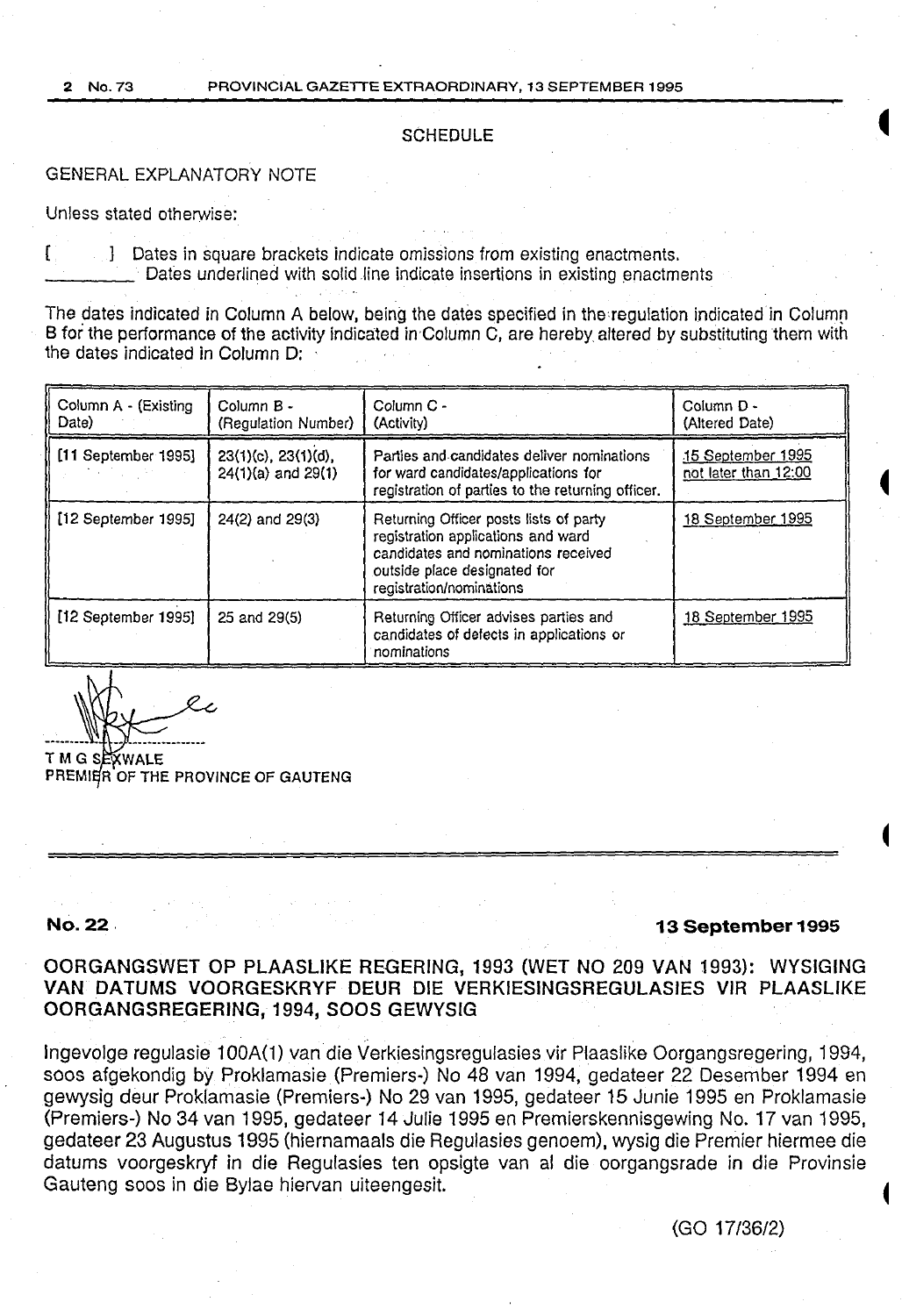### **BYLAE**

# ALGEMENE VERDUIDELIKENDE NOTA

Tensy anders vermeld dui:

[  $\blacksquare$ ] datums tussen vierkantige hake skrappings uit bestaande verordenings aan datums met 'n volstreep daaronder, invoegings in bestaande verordenings aan.

Die datums aangedui in Kolom A hieronder, synde die datums voorgeskryf in die regulasie aangedui in Ko!om 8 vir die uitvoering van die aktiwiteit aangedui in Kolom C, word hiermee gewysig deur die vervanging daarvan met die datums aangedui in Kolom D:

| Kolom A<br>(Bestaande Datum) | Kolom B<br>(Regulasie nommer)                | Kolom C<br>(Aktiwiteit)                                                                                                                  | Kolom d<br>(Gewysigde Datum)                   |
|------------------------------|----------------------------------------------|------------------------------------------------------------------------------------------------------------------------------------------|------------------------------------------------|
| [11 September 1995]          | 23(1)(c), 23(1)(d),<br>$24(1)(a)$ en $29(1)$ | Partye en kandidate dien nominasies<br>vir wykskandidate/aansoeke om<br>registrasie van partye by kiesbeampte<br>in.                     | 15 September 1995<br>nie later nie as<br>12:00 |
| [12 September 1995]          | 24(2) en 29(3)                               | Kiesbeampte bring lys van aansoeke<br>om partyregistrasie en wykskandidate<br>buite die plek aangewys vir<br>registrasies/nominasies aan | 18 September 1995                              |
| [12 September 1995]          | 25 en 29(5)                                  | Kiesbeampte stel partye en kandidate<br>in kennis van tekortkominge in<br>aansoeke of nominasies                                         | 18 September 1995                              |